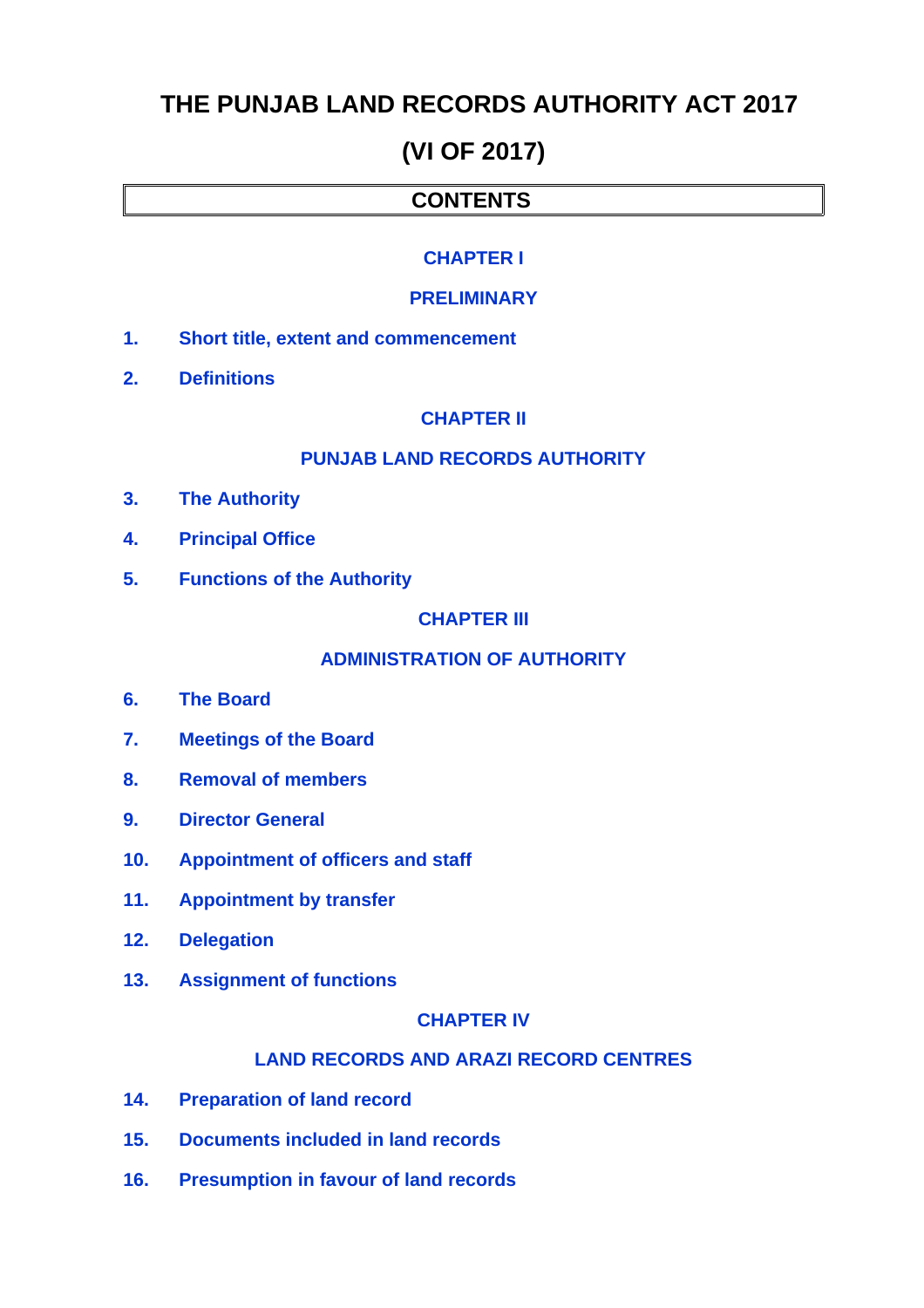- **17. [Arazi Record Centres](#page-7-9)**
- **18. [Mutation Fee and Charges](#page-7-8)**

# **[CHAPTER V](#page-7-7)**

# **[APPEAL, REVIEW AND REVISION](#page-7-7)**

- **19. [Appeal, Review and Revision](#page-7-6)**
- **20. [Correction and Updation of the Land Records](#page-7-5)**

#### **[CHAPTER VI](#page-8-4)**

## **[FINANCIAL PROVISIONS](#page-8-4)**

- **21. [Fund](#page-8-3)**
- **22. [Budget](#page-8-2)**
- **23. [Accounts and Audit](#page-8-1)**
- **24. [Bank Accounts](#page-8-0)**

**[CHAPTER VII](#page-9-7)**

## **[MISCELLANEOUS](#page-9-7)**

- **25. [Public servants](#page-9-6)**
- **26. [Indemnity](#page-9-5)**
- **27. [Directions by the Government](#page-9-4)**
- **28. [Act to override other laws](#page-9-3)**
- **29. [Rules](#page-9-2)**
- **30. [Regulations](#page-9-1)**
- **31. [Succession](#page-9-0)**
- **32. [Removal of difficulties](#page-10-1)**
- **33. [Repeal](#page-10-0)**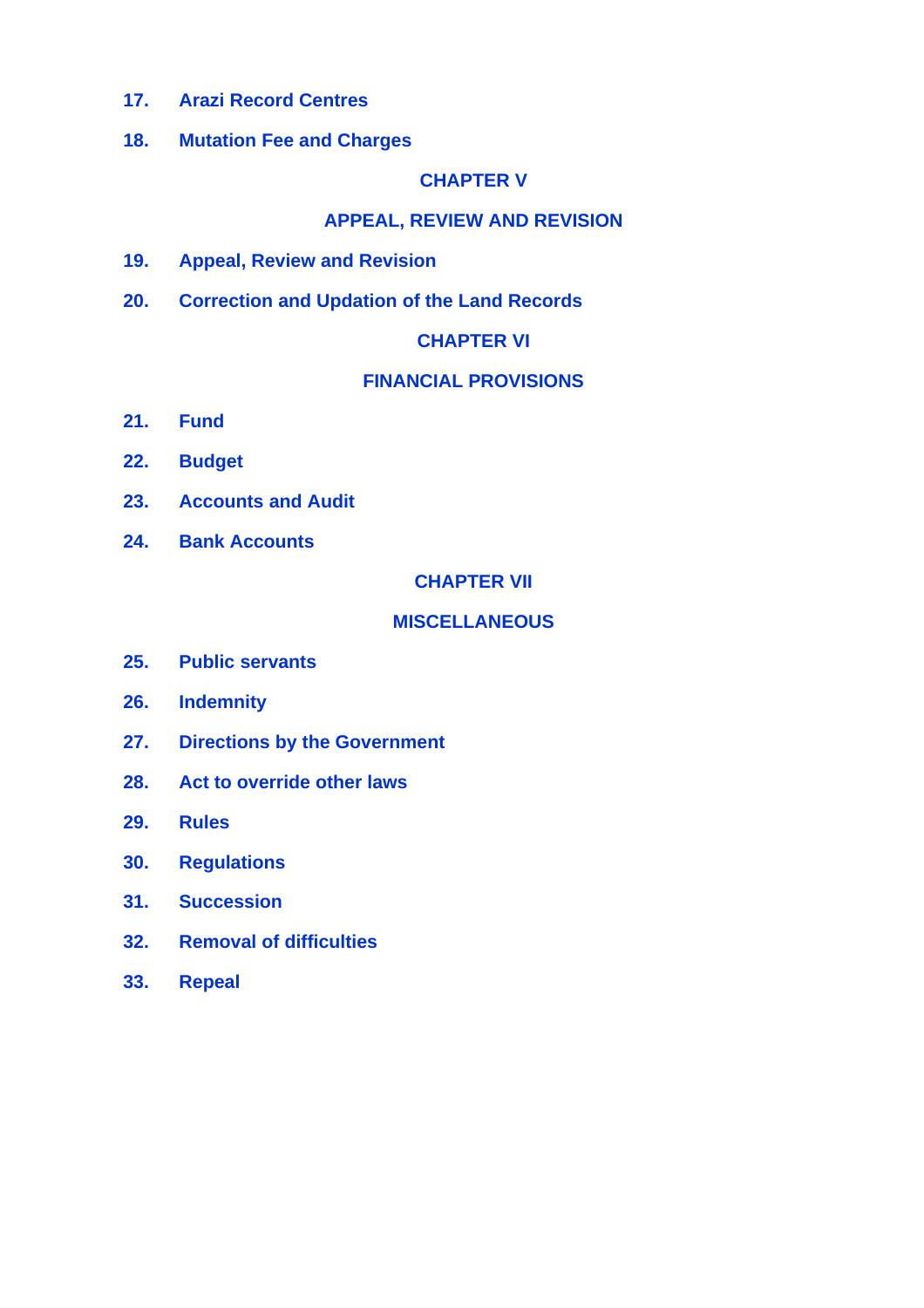# **TEXT**

# [1](#page-2-3)**THE PUNJAB LAND RECORDS AUTHORITY ACT 2017**

# **(VI of 2017)**

*[13 February 2017]*

**An**

#### **Act**

*to provide for the establishment of the Punjab Land Records Authority for reform and modernization of the system of land records.*

It is necessary to establish the Punjab Land Records Authority to reform and modernize the system of land records, to improve the land records service delivery; to contribute to long lasting tenure security; and, to deal with ancillary matters.

Be it enacted by the Provincial Assembly of the Punjab as follows:

#### <span id="page-2-2"></span>**CHAPTER I**

#### **PRELIMINARY**

**1. Short title, extent and commencement**.– (1) This Act may be cited as the Punjab Land Records Authority Act 2017.

- <span id="page-2-1"></span>(2) It extends to whole of the Punjab.
- <span id="page-2-0"></span>(3) It shall come into force at once.
- **2. Definitions**.– (1) In this Act:
	- (a) "Arazi Record Centre" means an office, service centre or facility established or notified in terms of section 17 of the Act;
	- (b) "Assistant Commissioner" means an officer of the Government appointed as Assistant Commissioner under section 10 of the Punjab Land Revenue Act, 1967 *(XVII of 1967)*;
	- (c) "Assistant Director Land Records" means an employee of the Authority designated as such at an Arazi Record Centre and includes such other employee as the Director General may designate to act as Assistant Director Land Records;
	- (d) "Authority" means the Punjab Land Records Authority established under section 3 of the Act;
	- (e) "Board" means the Board constituted under section 6 of the Act;
	- (f) "Board of Revenue" means Punjab Board of Revenue established under the Punjab Board of Revenue Act, 1957 *(XI of 1957)*;
	- (g) "Chairperson" means the Chairperson of the Board;
	- (h) "Commissioner" means an officer of the Government appointed as Commissioner under section 8 of the Punjab Land Revenue Act, 1967

<span id="page-2-3"></span><sup>&</sup>lt;sup>1</sup>This Act was passed by the Provincial Assembly of the Punjab on 8 February 2017; assented to by the Governor of the Punjab on 11 February 2017; and, was published in the Punjab Gazette (Extraordinary), dated: 13 February 2017, pp.4527-4533.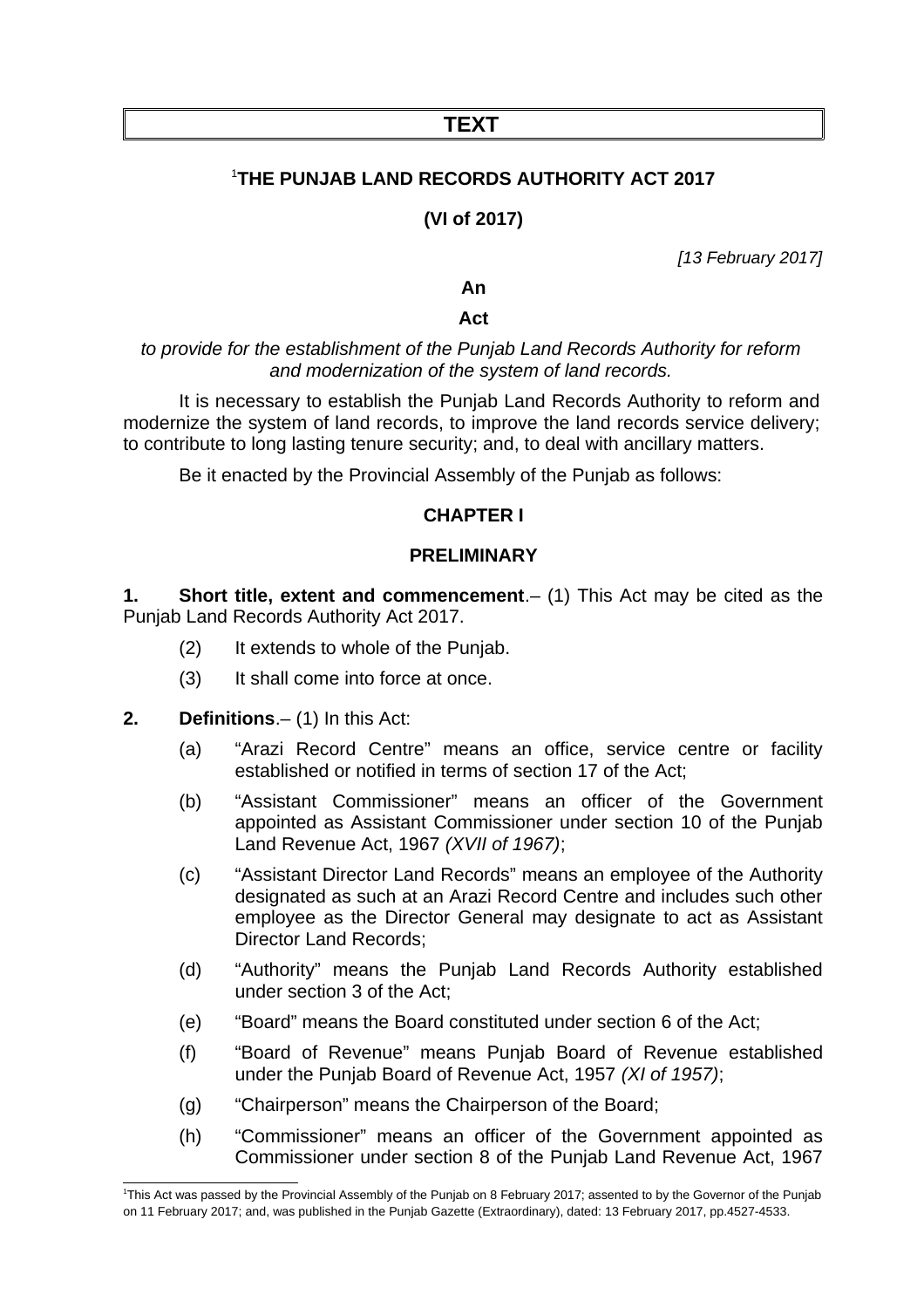*(XVII of 1967)*;

- (i) "Director General" means a person appointed as Director General under section 9 of the Act;
- (j) "District Collector" means an officer of the Government appointed as the Collector of the District under section 8 of the Punjab Land Revenue Act, 1967 *(XVII of 1967)*;
- (k) "employee" means any person in the employment and service of the Authority;
- (l) "Fund" means the Punjab Land Records Authority Fund established under section 21 of the Act;
- (m) "Government" means Government of the Punjab;
- (n) "Land records" includes any information in electronic, digital or computerized form in relation to land or buildings;
- (o) "Land Record Officer" means an employee of the Authority designated as such for an Arazi Record Centre and includes such other employee as the Director General may designate to act as Land Record Officer;
- (p) "member" means a member of the Board;
- (q) "PMU" means the Project Management Unit, Land Records Management and Information Systems, Board of Revenue, Punjab;
- (r) "prescribed" means prescribed by the rules or regulations;
- (s) "regulations" mean the regulations framed under the Act; and
- (t) "rules" mean the rules made under the Act.

(2) A word or expression used in the Act but not defined shall have the same meaning as assigned to it under the Punjab Land Revenue Act, 1967 *(XVII of 1967)* or the rules made under that Act.

# <span id="page-3-3"></span>**CHAPTER II**

# **PUNJAB LAND RECORDS AUTHORITY**

<span id="page-3-2"></span>**3. The Authority**.– (1) The Government shall, by notification, establish an Authority to be called the Punjab Land Records Authority for carrying out purposes of the Act.

(2) The Authority shall be a body corporate, having perpetual succession and a common seal, with power to enter into agreements, acquire and hold property, both movable and immovable, and may, by the said name, sue and be sued.

<span id="page-3-1"></span>**4. Principal Office**.– The principal office of the Authority shall be at Lahore, and it may establish regional offices at such other place or places in the Punjab as it deems appropriate.

**5. Functions of the Authority**.– The Authority shall:

- <span id="page-3-0"></span>(a) frame policies for implementing this Act;
- (b) manage, update and maintain land records;
- (c) formulate strategies, policies and plans for the management of land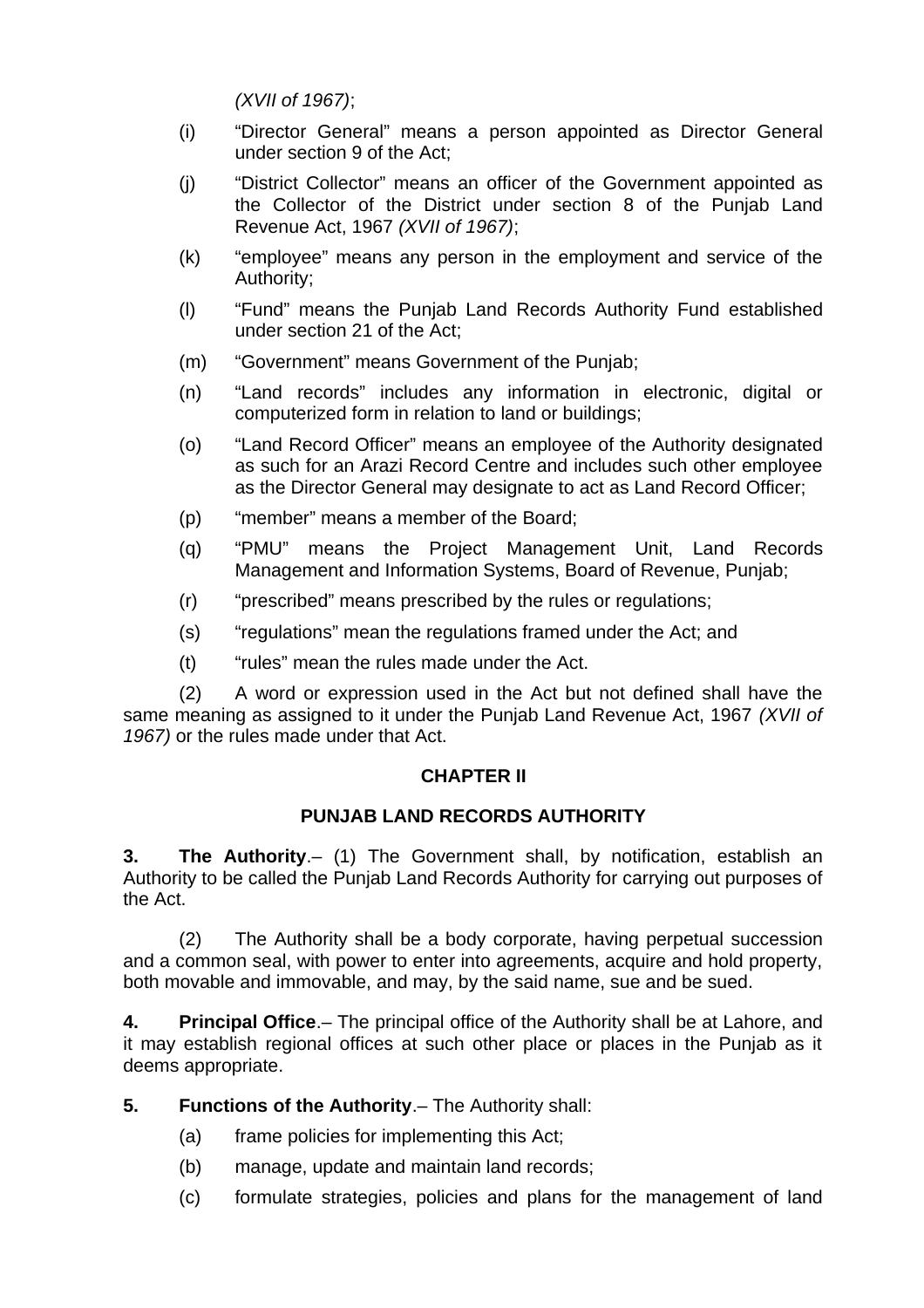records;

- (d) provide efficient and prompt services to the public;
- (e) develop a human resource management system for effective discharge of the functions under the Act;
- (f) advise the Government on matters relating to improvement and modernization of land records management;
- (g) manage technical cooperation and coordination with other Government departments, including foreign organizations and international intergovernmental organizations, on its own or on behalf of the Government;
- (h) lay down the administrative, financial, legal and technical framework including the information technology based land records management and related services;
- (i) recommend to the Government draft policies and procedures for coordination with all other Government departments, including the Board of Revenue, for smooth operation of the activities under the Act;
- (j) explore new revenue models and sources of revenue for provision of services under the Act;
- (k) provide for the computerization of the record-of-rights or part thereof or any other land related document, preparation of the computerized land record and its maintenance, in respect of each estate, in collaboration with the Board of Revenue;
- (l) establish Arazi Record Centres, maintain and operate such Centres and provide for monitoring the performance of Arazi Record Centres;
- (m) co-ordinate with the Board of Revenue for preparation of computerized land record of any area in respect of which no record-of-rights exists or the existing records-of-rights requires special revision;
- (n) prescribe, receive, deposit, utilize and refund fees and charges;
- (o) execute, administer and monitor contracts of any nature;
- (p) pass its annual budget containing the estimated receipts and expenditures;
- (q) appoint independent auditors to undertake the audit of accounts of the Authority;
- (r) enter into public private partnership arrangements for purposes of carrying out any of its functions and activities;
- (s) designate any place or facility for provision of land records or part thereof; and
- (t) perform such other functions as are incidental or consequential to any of the aforesaid functions.

#### <span id="page-4-1"></span>**CHAPTER III**

#### **ADMINISTRATION OF AUTHORITY**

<span id="page-4-0"></span>**6. The Board**.– (1) The management and administration of the Authority shall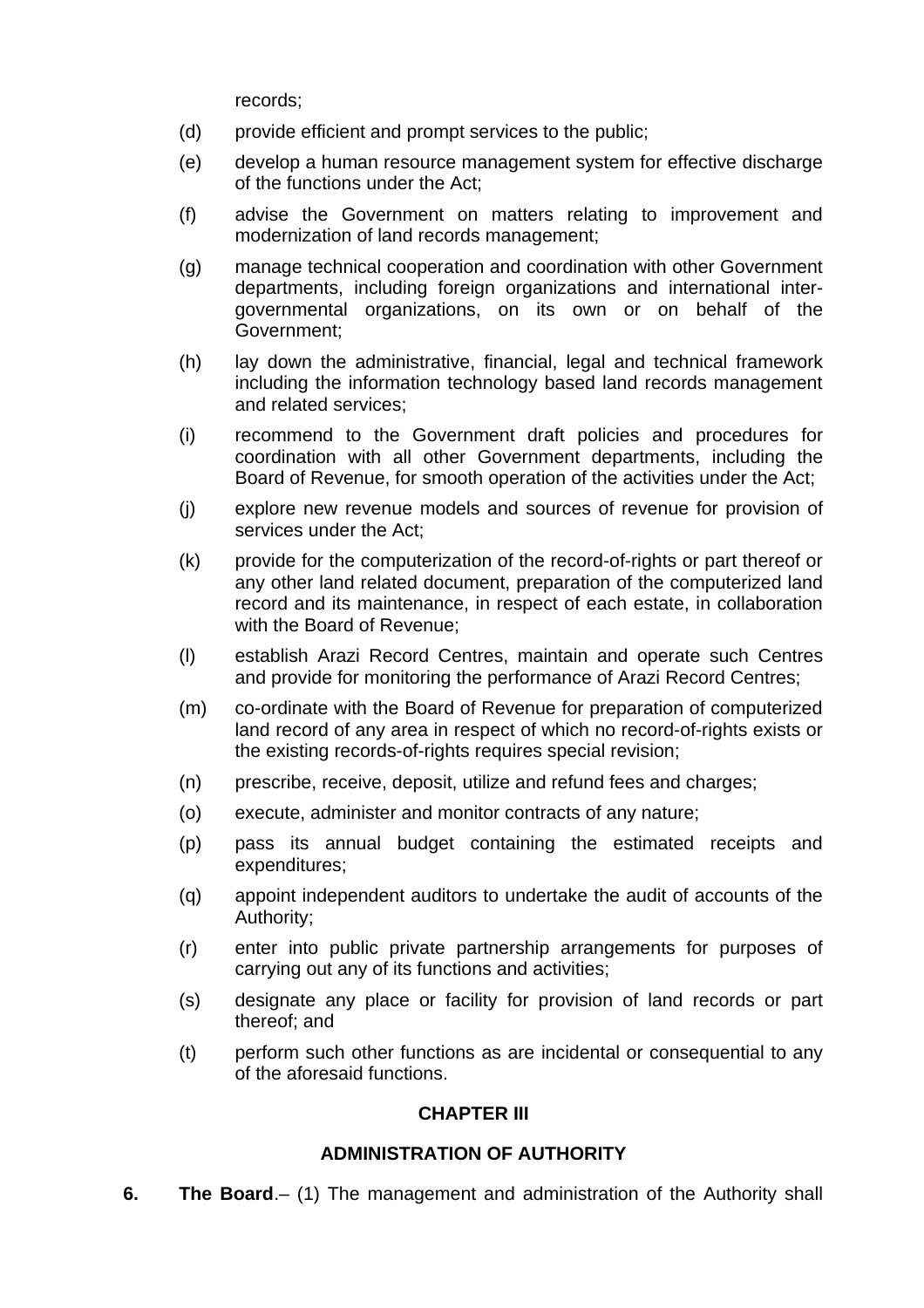vest in the Board and the Board may perform functions of the Authority by itself or through the employees of the Authority as may be prescribed.

(2) The Board shall consist of the Chairperson who shall be appointed by the Chief Minister and the following members:

| (a) | Senior Member, Board of Revenue;                       | Member         |
|-----|--------------------------------------------------------|----------------|
| (b) | Member (Taxes), Board of Revenue;                      | Member         |
| (c) | all Commissioners;                                     | <b>Members</b> |
| (d) | Director General; and                                  | Member         |
| (e) | five members to be nominated by<br>the Chief Minister; | <b>Members</b> |

(3) The Director General shall act as Secretary of the Board.

(4) The tenure of members, other than *ex officio* members, shall be three years, unless sooner terminated under section 8 of the Act.

(5) No act or proceeding of the Board shall be invalid by reason only of the existence of a vacancy or defect in the constitution of the Board.

<span id="page-5-1"></span>(6) The Chief Minister may alter or modify the composition of the Board.

**7. Meetings of the Board**.– (1) The meetings of the Board shall be presided over by the Chairperson or in his absence by a member nominated by the Chairperson, or if no such nomination is made, by a member elected for that meeting by the members present.

(2) Seven members of the Board shall constitute the quorum for a meeting of the Board.

(3) Subject to subsection (4), the meetings of the Board shall be held at such time and place as the Chairperson may determine.

(4) The Director General shall call a meeting of the Board as and when directed by the Chairperson or on a request in writing by at least one third of the members of the Board or on receipt of any reference from the Government for placing the matter before the Board.

(5) The Board shall take decision by majority of its members present and voting and, in case of a tie, the person presiding the meeting shall have a casting vote.

(6) The Director General shall maintain a record of the minutes of all the meetings highlighting the proceedings and the decisions taken by the Board.

(7) The Director General shall submit the minutes of a meeting to the person who presided that meeting for approval.

**8. Removal of members**.– (1) The Chief Minister may remove a member, other than *ex officio* member, if he:

- <span id="page-5-0"></span>(a) is declared by the court as an insane person; or
- (b) is found guilty of misconduct or found acting against the interest of the Authority; or
- (c) is convicted by a court on charges of corrupt practice, moral turpitude or misuse of power or authority under any law; or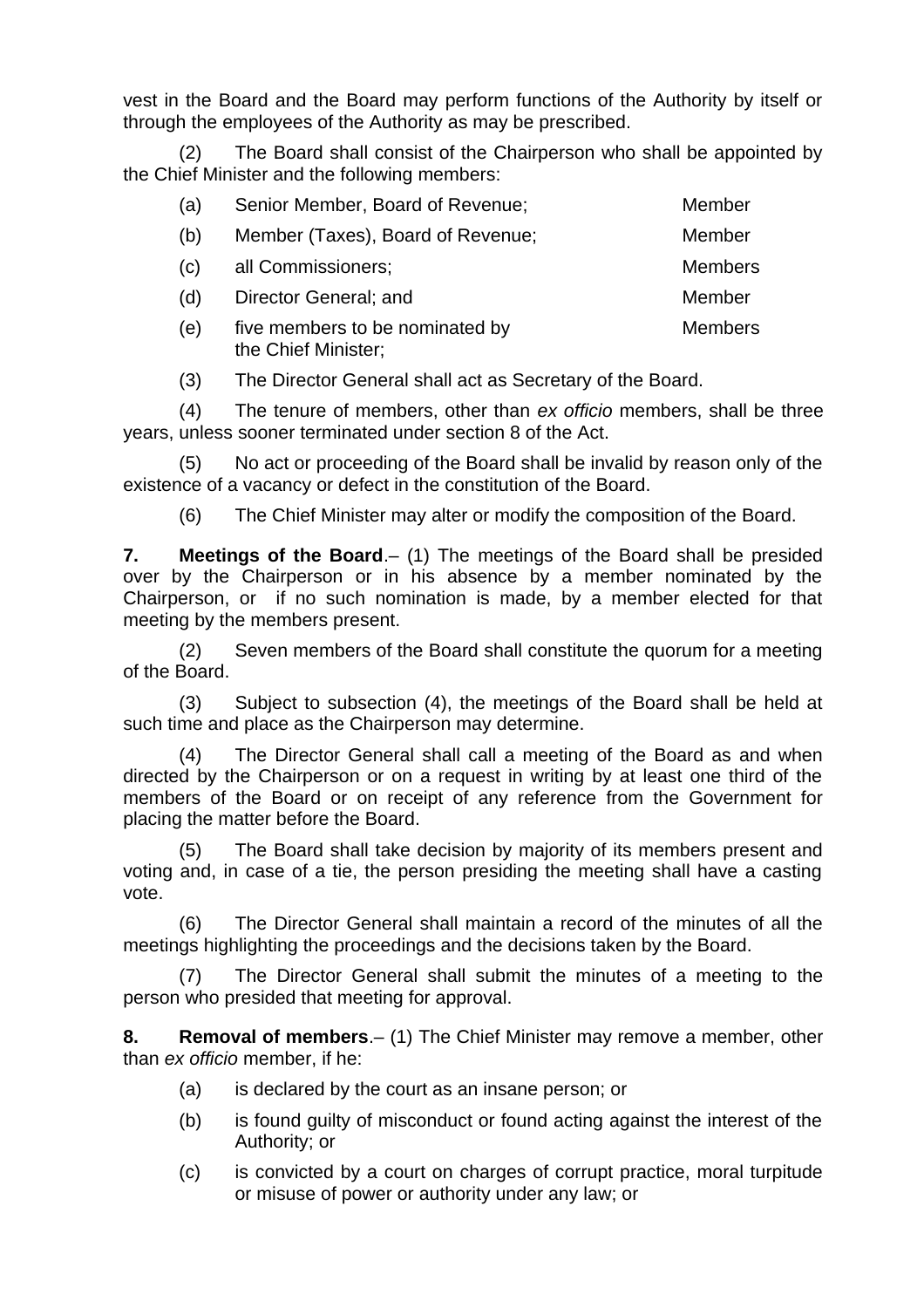- (d) is absent from three consecutive meetings of the Board and is unable to justify his absence; or
- (e) is recommended to be removed by at least three fourth of the total members of the Board.
- <span id="page-6-3"></span>(2) A member may resign by tendering resignation in writing to the Board.

**9. Director General**.– (1) There shall be a Director General of the Authority who shall be appointed by the Chief Minister.

(2) The Director General shall, unless sooner removed or repatriated in the prescribed manner, hold office for three years or for such further period as the Chief Minister may, on the recommendations of the Board, determine.

(3) The Director General shall be paid such remuneration and allowances and shall be entitled to such privileges and facilities as the Board may determine but which shall not be less favourable than his emoluments in the basic pay scale prior to his appointment, and the same shall not be varied to his disadvantage during his term of office.

(4) The Director General shall be the Chief Executive Officer of the Authority and shall be responsible for the day to day administration of the affairs of the Authority and shall exercise such powers and functions as may be prescribed or assigned to him by the Authority.

<span id="page-6-2"></span>**10. Appointment of officers and staff**.– (1) The Authority may appoint such employees as it considers necessary for the performance of its functions on such terms and conditions as may be prescribed.

(2) Subject to the terms and conditions of appointment, the Authority may, at any time, terminate the services of an employee by serving thirty days' prior notice or on payment of thirty days salary in lieu of the notice.

<span id="page-6-1"></span>**11. Appointment by transfer**.– (1) The Government may, on the request of the Authority, transfer the services of an employee to the Authority on the terms and conditions which shall not be less favourable than those admissible to him immediately before his transfer to the Authority.

(2) An employee transferred under subsection (1) shall continue to be the employee of the Government, liable to be transferred back to the Government unless, with the consent of the employee and approval of the Government, he is absorbed in the service of the Authority in such manner and on such terms and conditions as may be prescribed.

<span id="page-6-0"></span>**12. Delegation**.– The Board may, on such conditions and limitations as it may deem fit to impose, delegate any of the functions or powers of the Authority to a member, the Director General, or any of the employees of the Authority except the power to:

- (a) approve audited accounts of the Authority;
- (b) frame, amend or repeal Regulations;
- (c) recommend the proposed rules;
- (d) approve the annual budget;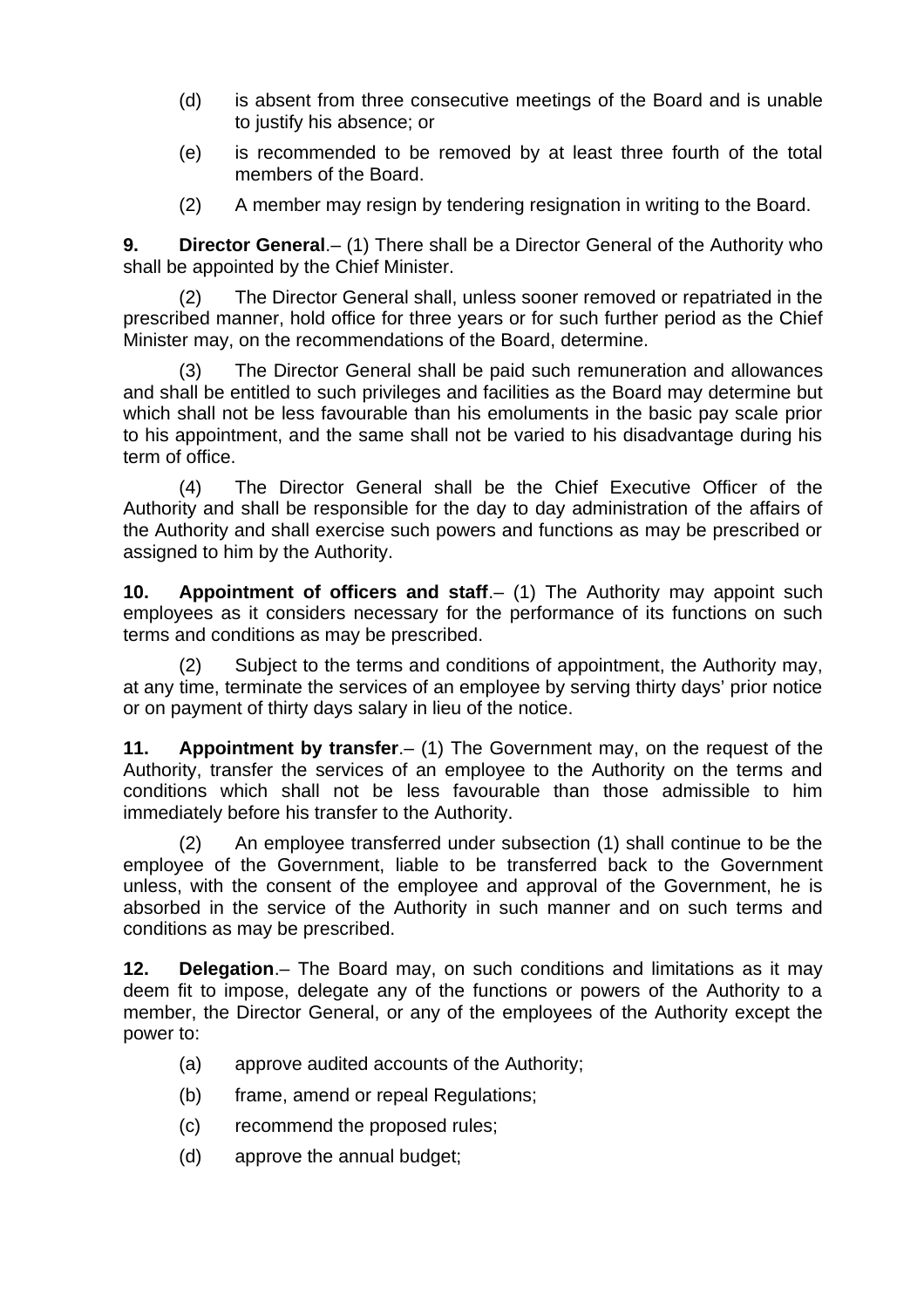- (e) determine the terms and conditions of service of the Director General and other employees of the Authority; and
- <span id="page-7-4"></span>(f) appoint Directors and Additional Directors.

**13. Assignment of functions**.– The Authority may assign such functions and responsibilities to the Commissioners, District Collectors and Assistant Commissioners as it may deem necessary to fulfill the purposes of this Act.

## <span id="page-7-3"></span>**CHAPTER IV**

# **LAND RECORDS AND ARAZI RECORD CENTRES**

<span id="page-7-2"></span>**14. Preparation of land record**.– The Authority shall, in the prescribed manner, prepare, amend and keep the land record.

<span id="page-7-1"></span>**15. Documents included in land records**.– The Authority shall specify the documents forming part of record-of-rights which are to be computerized, and such computerization shall be done in such form and manner as may be prescribed.

<span id="page-7-0"></span>**16. Presumption in favour of land records**.– The land records including the computerized land records managed and maintained by the Authority shall be presumed to be true until the contrary is proved or a new entry is lawfully substituted therefor.

<span id="page-7-9"></span>**17. Arazi Record Centres**.– (1) The Authority shall establish one or more Arazi Record Centres in each tehsil and may also designate any place or facility notified as such to provide such services as may be prescribed.

(2) The Authority may establish offices or deploy human resource for the transmission of land records maintained by any other body established under law.

<span id="page-7-8"></span>**18. Mutation Fee and Charges**.– (1) The Authority may levy such fee or charges for provision of services as may be prescribed.

The Authority may collect on behalf of the Government, authorities or other entities, such fee and charges as may be prescribed and shall transfer the amount so recovered to the Government or, as the case may be, to the authorities or other entities.

#### <span id="page-7-7"></span>**CHAPTER V**

#### **APPEAL, REVIEW AND REVISION**

<span id="page-7-6"></span>**19. Appeal, Review and Revision**.– The provisions of Chapter XIII of the Punjab Land Revenue Act, 1967 (XVII of 1967) shall *mutatis mutandis* apply to an appeal, review or revision filed in respect of the Land Records prepared under this Act.

<span id="page-7-5"></span>**20. Correction and Updation of the Land Records**.– Any correction or updation required to be incorporated in the Land Records shall be made and incorporated under the orders of relevant authorities and in the manner provided under different enactments, rules and regulations relating to the correction and updation of the land records, promulgated, approved and issued by the Competent Authorities as envisaged under the relevant provisions of the law, rules and regulations related to Land Records.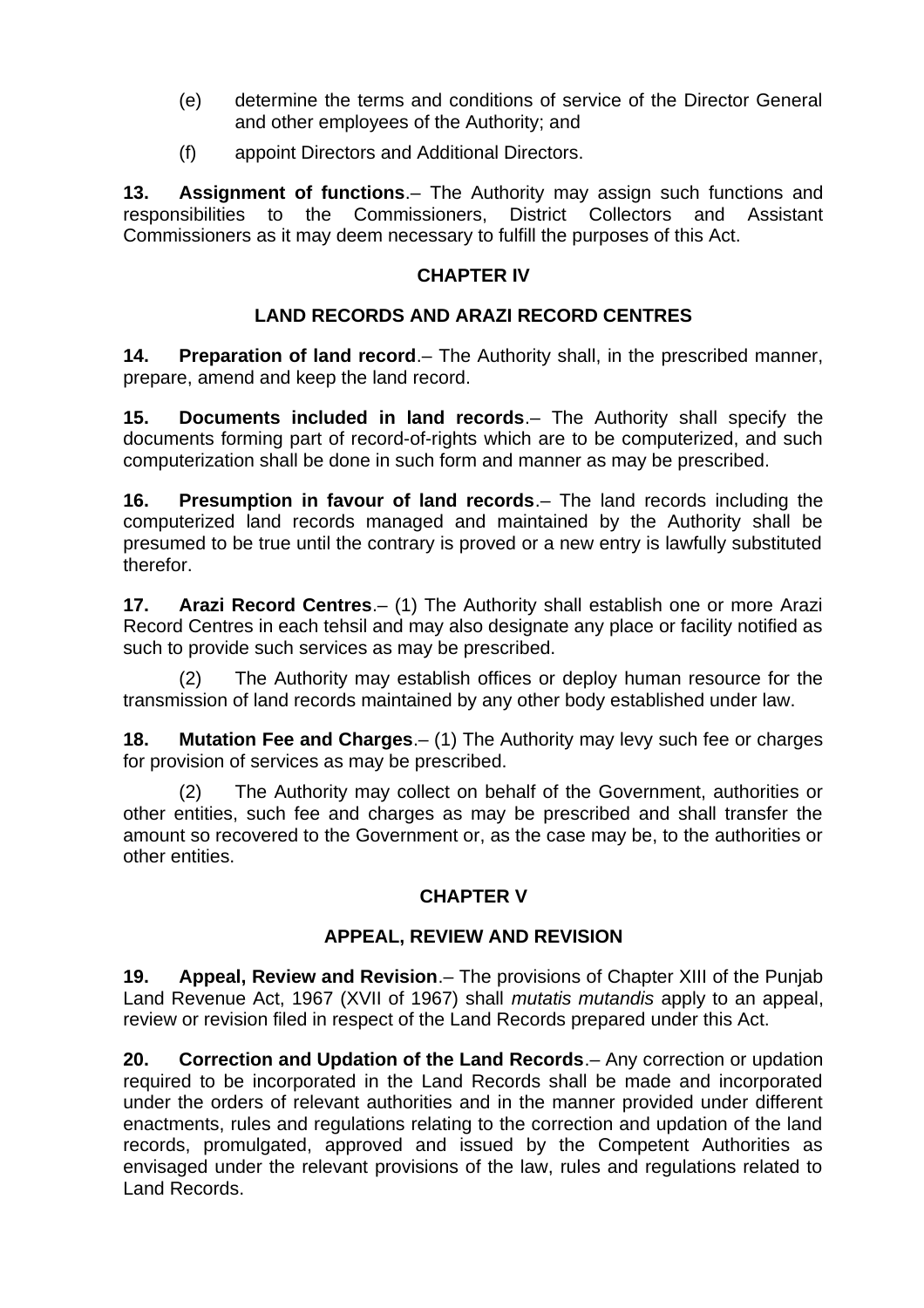# <span id="page-8-4"></span>**CHAPTER VI**

#### **FINANCIAL PROVISIONS**

**21. Fund**.– (1) The Authority shall establish a Fund to be known as the Punjab Land Records Authority Fund which shall vest in the Authority.

- <span id="page-8-3"></span>(2) The Fund shall consist of:
- (a) budgetary releases from the Government;
- (b) grants made by the Government;
- (c) moneys received from the Federal Government or any other agency by way of grants;
- (d) donations by persons or association of persons;
- (e) fees or charges collected and profits earned by the Authority;
- (f) all other sums which may in any manner become payable to or vested in the Authority; and
- (g) revenue from any other source.

(3) The Authority shall keep, maintain and spend the Fund in the prescribed manner.

(4) In case of any surplus amount in the Fund, the Board may invest any amount in such manner as may be prescribed.

<span id="page-8-2"></span>**22. Budget**.– The Director General shall prepare or cause to be prepared the annual budget consisting of the expected income and expense for the ensuing financial year and submit it to the Board, in such form and manner as may be prescribed, for approval.

<span id="page-8-1"></span>**23. Accounts and Audit**.– (1) The Authority shall maintain proper accounts and other records relating to its financial affairs including, its income and expenditure and its assets and liabilities in such form and manner as may be prescribed.

(2) After the end of a financial year, the Authority shall prepare the statements of account which shall include a balance-sheet and an account of income and expenditure during the last financial year.

(3) The Authority shall maintain on regular basis a list of all its assets till the date of closing of the financial year.

(4) The Auditor General of Pakistan shall annually audit the accounts of the Authority.

(5) The Government may, in addition to the audit under subsection (4), cause the accounts of the Authority to be annually audited by a Chartered Accountant or a firm of Chartered Accountants and, at any time, appoint a Chartered Accountant or a firm of Chartered Accountants, to conduct an additional external audit of the accounts of the Authority and submit its report to the Government.

The Authority shall produce all books of accounts and documents and furnish such explanation and information as an auditor may require for purposes of audit.

<span id="page-8-0"></span>**24. Bank Accounts**.– The Authority may open and maintain its accounts in a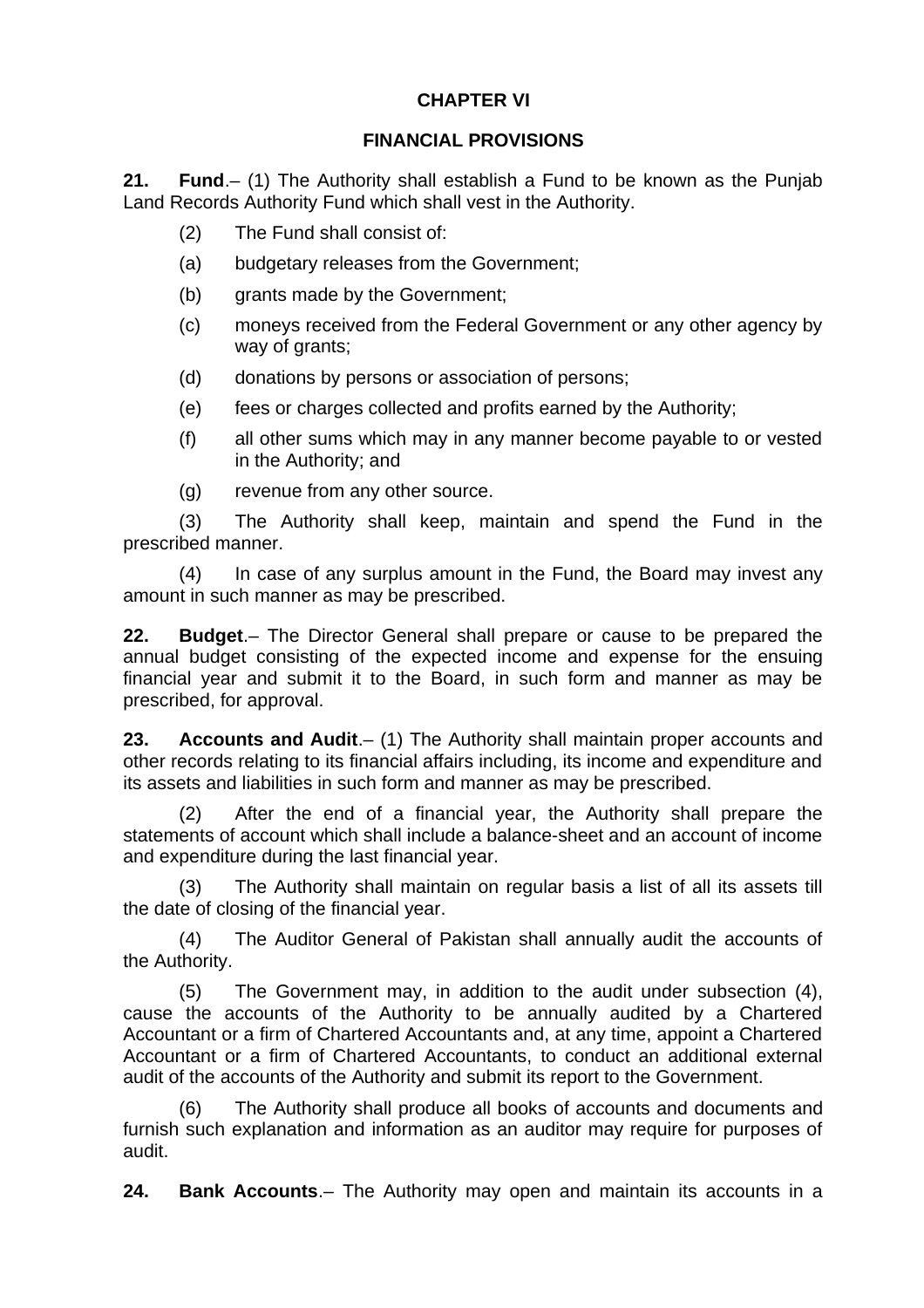scheduled bank as may be prescribed, and until so prescribed, as the Authority may determine.

#### <span id="page-9-7"></span>**CHAPTER VII**

#### **MISCELLANEOUS**

<span id="page-9-6"></span>**25. Public servants**.– The Chairperson, members, Director General, Additional Directors General, employees and other persons authorized to perform any function under this Act or render services to the Authority as agents, advisors or consultants shall be deemed to be public servants within the meanings of section 21 of the Pakistan Penal Code, 1860 (XLV of 1860).

<span id="page-9-5"></span>**26. Indemnity**.– No prosecution, suit or other legal proceeding shall lie against the Authority, Chairperson, members, Director General, employees and other persons authorized to perform any function under this Act or render services to the Authority as agents, advisors or consultants for anything done in good faith for carrying out the purposes of the Act, rules or regulations.

<span id="page-9-4"></span>**27. Directions by the Government**.– The Government may, from time to time, give such directions relating to policy matters to the Authority and the Authority shall implement the directions.

<span id="page-9-3"></span>**28. Act to override other laws**.– The provisions of this Act shall have effect notwithstanding anything to the contrary contained in any other law.

<span id="page-9-2"></span>**29. Rules**.– The Government may, by notification in the official Gazette, make rules for carrying out the purposes of this Act.

<span id="page-9-1"></span>**30. Regulations**.– Subject to this Act and the rules, the Authority may frame regulations to give effect to the provisions of the Act.

- <span id="page-9-0"></span>**31. Succession**.– (1) On notification of the Authority;
	- (a) all assets and properties in possession of the PMU shall stand transferred to the Authority;
	- (b) all the Arazi Record Centres established for the land records by the PMU shall be deemed to have been established as Arazi Record Centres under this Act;
	- (c) the land records prepared and maintained by the PMU shall be deemed to have been prepared and maintained under the Act;
	- (d) all suits and other legal proceedings instituted by or against the PMU before its dissolution shall be deemed to be suits and proceedings by or against the Authority;
	- (e) notwithstanding anything contained in any other law or policy for the time being in force, all persons presently working in the PMU and at all Arazi Record Centres shall be deemed to be the employees of the Authority on the terms and conditions contained in their contracts, and shall be adjusted against positions created in the Authority, in the manner prescribed; and
	- (f) Assistant Directors Land Records and Land Record Officers sanctioned in the Directorate of Land Records, Punjab shall stand